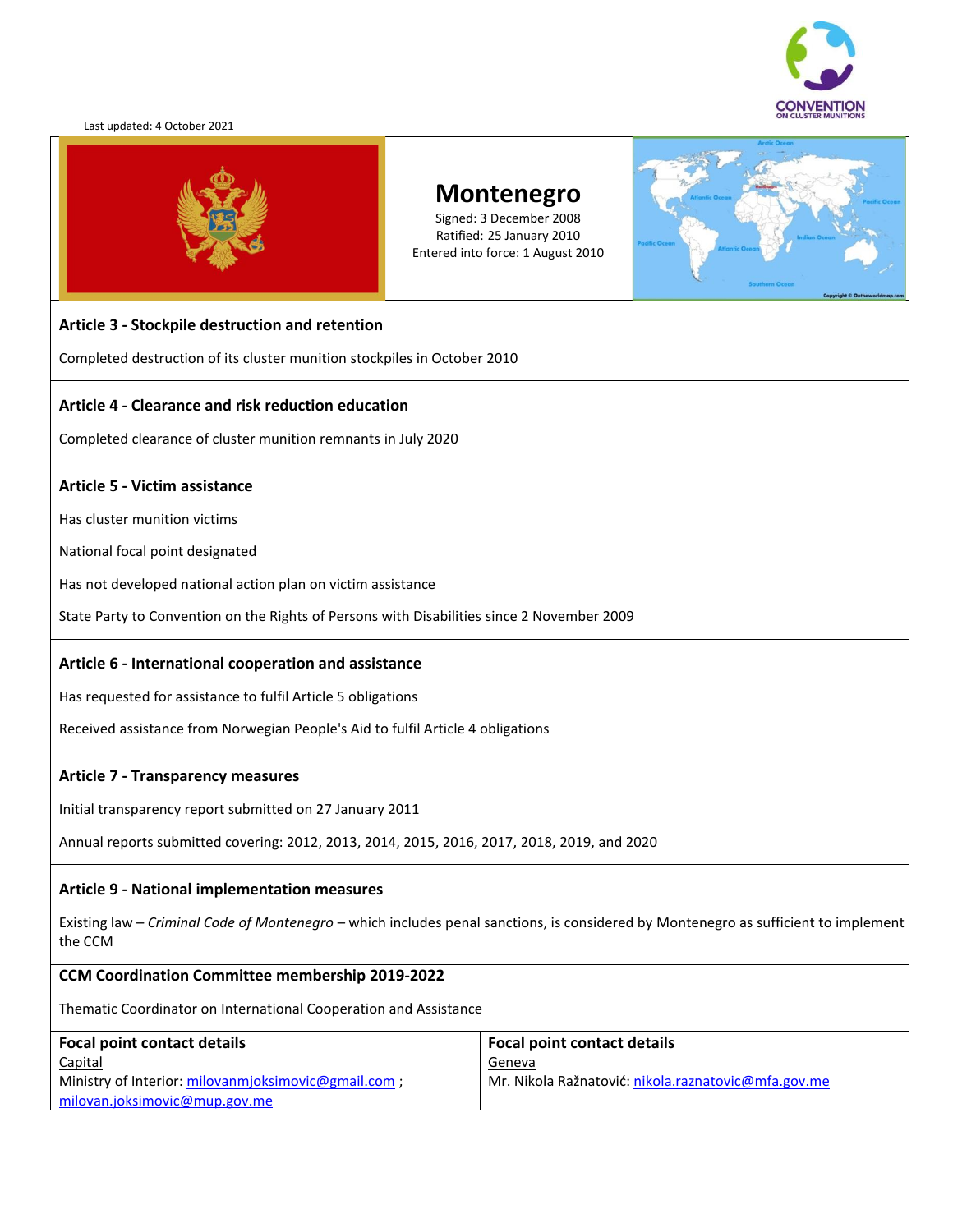

## **CRNA GORA** VLADA CRNE GORE MINISTARSTVO UNUTRAŠNJIH POSLOVA DIREKTORAT ZA VANREDNE SITUACIJE  $3$ OBroj:  $SL-$

Podgorica, 13.10.2020. godine

**CONVENTION ON CLUSTER MUNITIONS Article 4 Declaration of Compliance** 

'submitted by [State Party]: Montenegro [State Party]

Article 4 destruction deadline: 1 August 2020 [day/month/year]

I

Date of completion: 21 July 2020 [day/month/year]

Montenegro ratified the Convention on 25 January 2010. The Convention entered into force for Montenegro on 1 August 2010.

## Declaration of compliance

- 1. Montenegro hereby declares that as at 21 July 2020 it made every effort to identify all areas under its jurisdiction and control contaminated by remnants of cluster munitions, in accordance with article 4.1 of the Convention on Cluster Munitions.
- 2. Montenegro hereby declares that as at 21 July 2020 it cleared and destroyed all remnants of cluster munitions found in the areas mentioned in paragraph 1, in accordance with article 4.1.
- 3. By taking the action described in paragraphs 1 and 2, Montenegro has fulfilled its obligations under article 4.1 (a).

#### Location

4. Montenegro became contaminated with CMR in 1999 during the North Atlantic Treaty Organization (NATO) bombing of Federal Republic of Yugoslavia in relation to the war over Kosovo. NATO airstrikes in Montenegro, that were conducted between March and June 1999, included the use of 22 cluster munitions of four different types: AGMl54A JSOW guided missiles, BL755s, CBU-87/Bs, and MK-20 Rockeye IIs. These scattered atotal of some 4,000 submunitions (BLU-97A/B, BL755, MK-1, and MK118). In addition, there was a CMR contamination in Rožaje, which was the result of the dumping of cluster munitions by the Yugoslav army.

CRNA GORA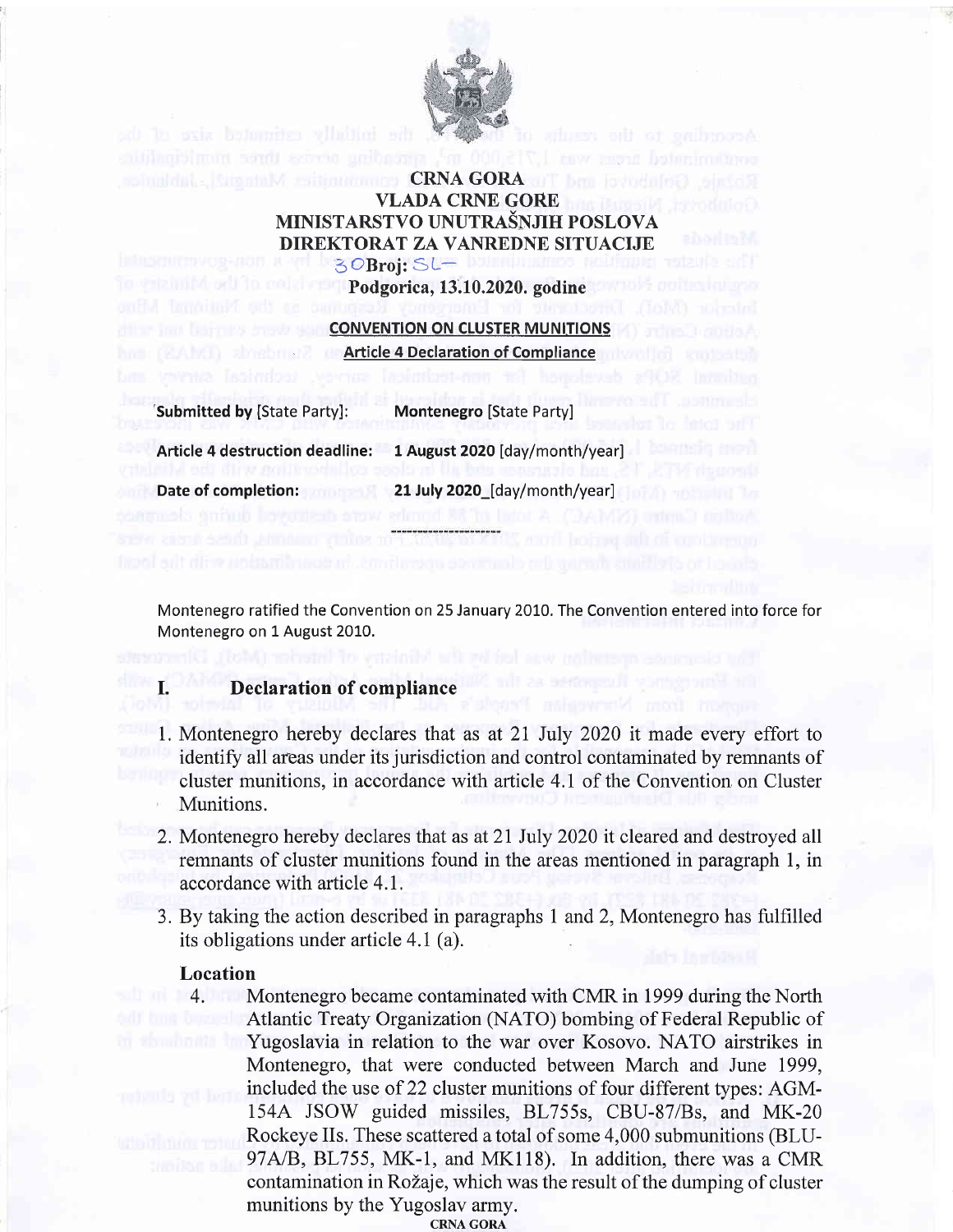

According to the results of the NTS, the initially estimated size of the contaminated areas was  $1,715,000$  m<sup>2</sup>, spreading across three municipalities Rožaje, Golubovci and Tuzi, in five local communities Mataguži, Jablanica, Golubovci, Njeguši and Šipčanik.

#### Methods

The cluster munition contaminated area was cleared by a non-governmental organization Norwegian People's Aid, under the supervision of the Ministry of Interior (MoI), Directorate for Emergency Response as the National Mine Action Centre (NMAC). Technical survey and clearance were carried out with detectors following the International Mine Action Standards (IMAS) and national SOPs developed for non-technical survey, technical survey and clearance. The overall result that is achieved is higher than originally planned. The total of released area previously contaminated with CMR was increased from planned 1,715,000 m<sup>2</sup> to 1,850,900 m<sup>2</sup> as a result of continuous analyses through NTS, TS, and clearance and all in close collaboration with the Ministry of Interior (MoI), Directorate for Emergency Response as the National Mine Action Centre (NMAC). A total of 88 bombs were destroyed during clearance operations in the period from 2018 to 2020. For safety reasons, these areas were closed to civilians during the clearance operations, in coordination with the local authorities.

### Contact information

The clearance operation was led by the Ministry of Interior (MoI), Directorate for Emergency Response as the National Mine Action Centre (NMAC), with support from Norwegian People's Aid. The Ministry of Interior (MoI), Directorate for Emergency Response as the National Mine Action Centre (NMAC) is responsible for the implementation of the Conventions on cluster munitions. It prepares and publishes the annual transparency reports required under this Disarmament Convention.

The Ministry of Interior, Directorate for Emergency Response can be contacted at its postal address (The Ministry of Interior, Directorate for Emergency Response, Bulevar Svetog Petra Cetinjskog 22,81000 Podgorica), by telephone  $(+382 20 481 822)$ , by fax  $(+382 20 481 833)$  or by e-mail (mup.emergency@tcom.me).

#### Residual risk

The Programme conducted post-clearance quality control operations in the period from 2018 to 2020, as a result of which the land was released and the residual risk was confirmed to be acceptable under the national standards in force.

## II. Action to be taken if areas unknown to have been contaminated by cluster munitions are identified after completion

In the event that areas unknown to have been contaminated by cluster munitions are identified after 2020, Montenegro will, as soon as possible, take action: